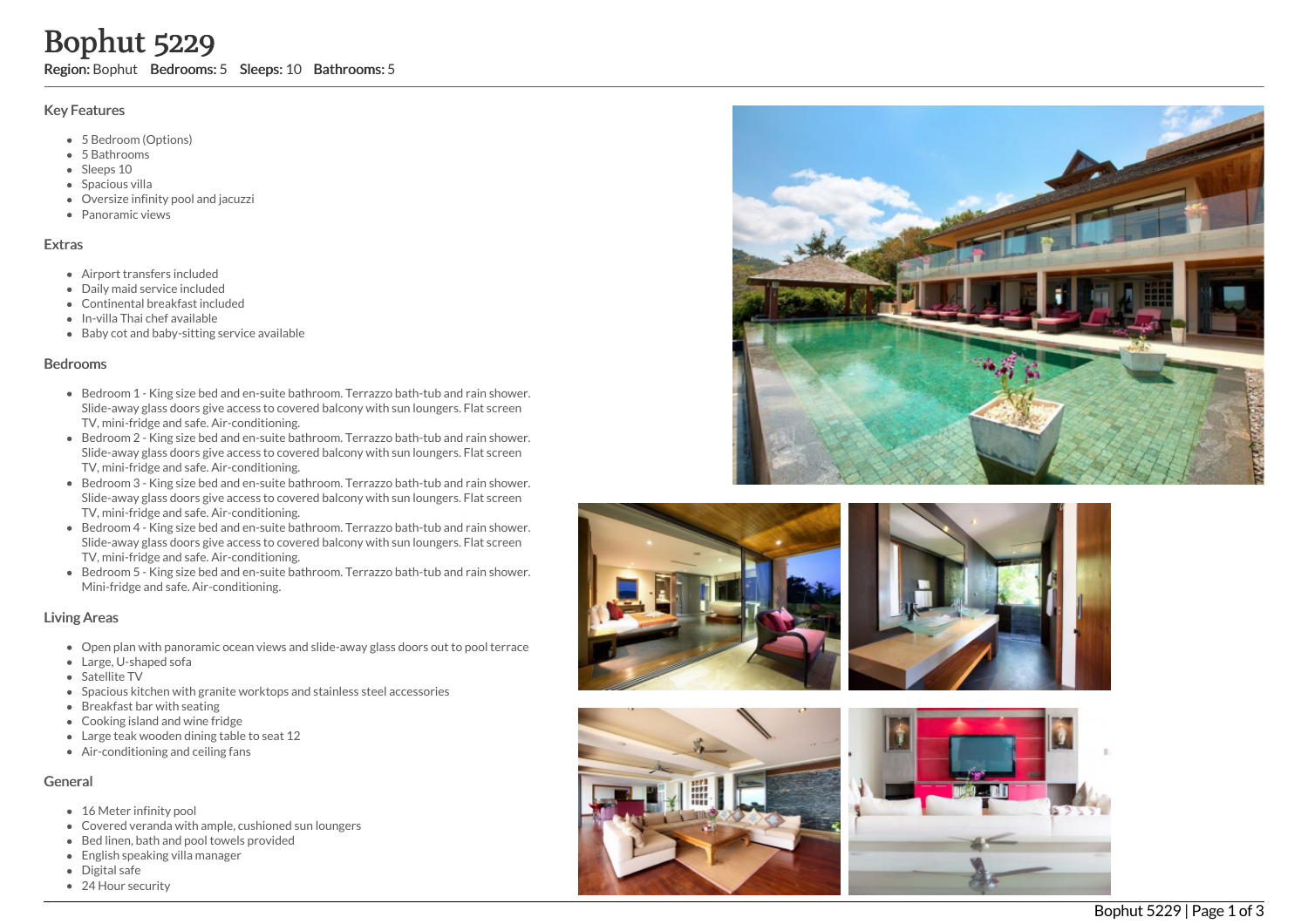# Entertainment

- Large, flat screen TV
- Complimentary wireless internet connection
- 5 Minute drive to Bophuts Fishermans Village
- 5 Minute drive to beach
- 15 Minute drive to Chaweng